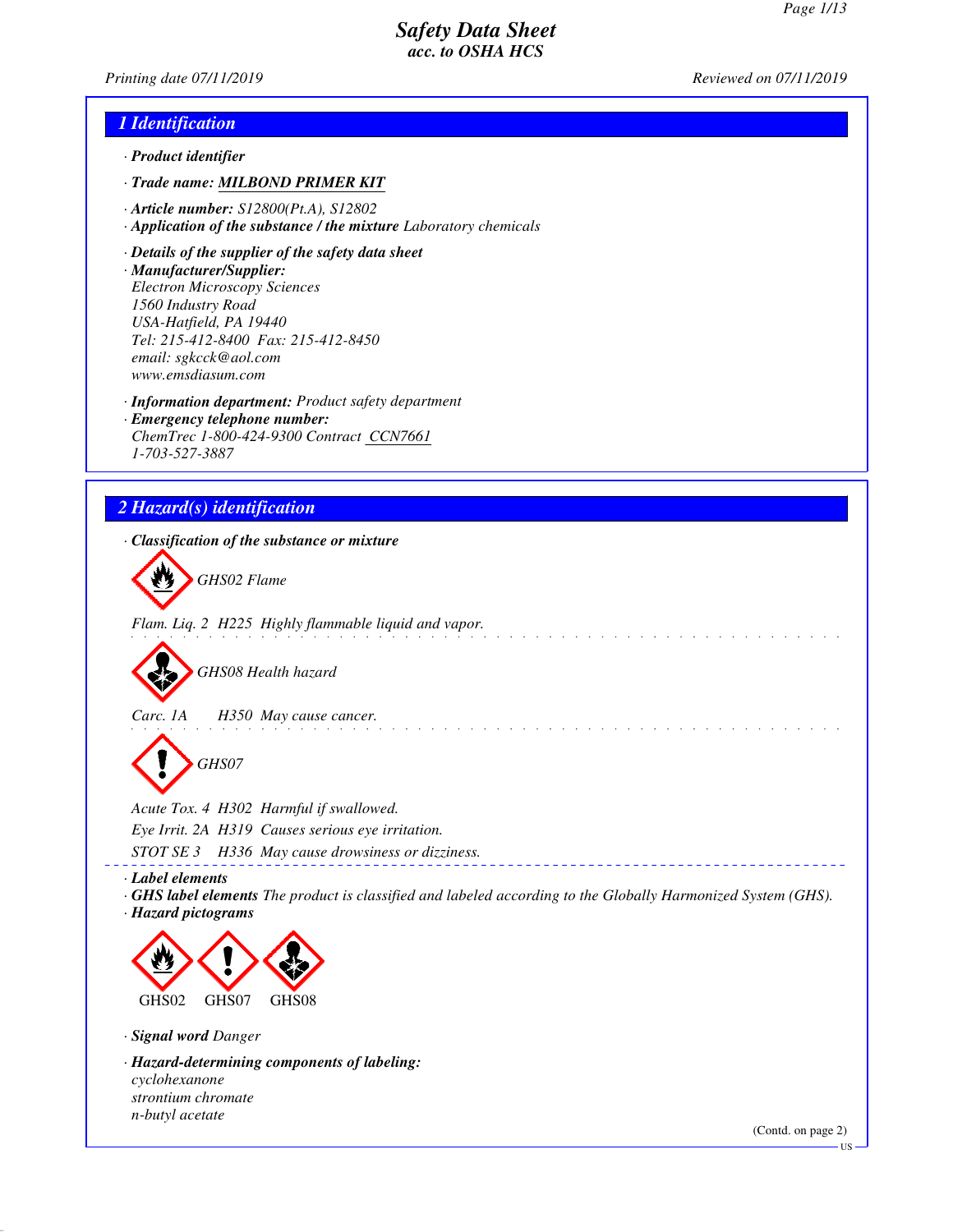*Printing date 07/11/2019 Reviewed on 07/11/2019*

## *Trade name: MILBOND PRIMER KIT*

|                                                                                                                | (Contd. of page 1) |
|----------------------------------------------------------------------------------------------------------------|--------------------|
| Quartz(SiO2)                                                                                                   |                    |
| · Hazard statements                                                                                            |                    |
| Highly flammable liquid and vapor.                                                                             |                    |
| Harmful if swallowed.                                                                                          |                    |
| Causes serious eye irritation.                                                                                 |                    |
| May cause cancer.                                                                                              |                    |
| May cause drowsiness or dizziness.                                                                             |                    |
| · Precautionary statements                                                                                     |                    |
| Obtain special instructions before use.                                                                        |                    |
| Do not handle until all safety precautions have been read and understood.                                      |                    |
| Keep away from heat/sparks/open flames/hot surfaces. - No smoking.                                             |                    |
| Ground/bond container and receiving equipment.                                                                 |                    |
| Use explosion-proof electrical/ventilating/lighting/equipment.                                                 |                    |
| Use only non-sparking tools.                                                                                   |                    |
| Take precautionary measures against static discharge.                                                          |                    |
| Avoid breathing dust/fume/gas/mist/vapors/spray                                                                |                    |
| Wash thoroughly after handling.                                                                                |                    |
| Do not eat, drink or smoke when using this product.                                                            |                    |
| Use only outdoors or in a well-ventilated area.                                                                |                    |
| Wear protective gloves/protective clothing/eye protection/face protection.                                     |                    |
| If swallowed: Call a poison center/doctor if you feel unwell.                                                  |                    |
| Rinse mouth.                                                                                                   |                    |
| If on skin (or hair): Take off immediately all contaminated clothing. Rinse skin with water/shower.            |                    |
| IF INHALED: Remove person to fresh air and keep comfortable for breathing.                                     |                    |
| If in eyes: Rinse cautiously with water for several minutes. Remove contact lenses, if present and easy to do. |                    |
| Continue rinsing.                                                                                              |                    |
| IF exposed or concerned: Get medical advice/attention.                                                         |                    |
| If eye irritation persists: Get medical advice/attention.                                                      |                    |
| In case of fire: Use for extinction: CO2, powder or water spray.                                               |                    |
| Store in a well-ventilated place. Keep container tightly closed.                                               |                    |
| Store in a well-ventilated place. Keep cool.                                                                   |                    |
| Store locked up.                                                                                               |                    |
| Dispose of contents/container in accordance with local/regional/national/international regulations.            |                    |
| · Classification system:                                                                                       |                    |
| $\cdot$ NFPA ratings (scale 0 - 4)                                                                             |                    |
|                                                                                                                |                    |
| $Health = 2$                                                                                                   |                    |
| $Fire = 3$                                                                                                     |                    |
| $Reactivity = 0$                                                                                               |                    |
|                                                                                                                |                    |
| $\cdot$ HMIS-ratings (scale 0 - 4)                                                                             |                    |
| <b>HEALTH</b><br><u>*2</u><br>$Health = *2$                                                                    |                    |
| $\sqrt{3}$<br><b>FIRE</b><br>$Fire = 3$                                                                        |                    |
| REACTIVITY 0 $Reactivity = 0$                                                                                  |                    |
|                                                                                                                |                    |
| $\cdot$ Other hazards                                                                                          |                    |
| · Results of PBT and vPvB assessment                                                                           |                    |
| · <b>PBT</b> : Not applicable.                                                                                 |                    |
| $\cdot$ vPvB: Not applicable.                                                                                  |                    |

(Contd. on page 3)

US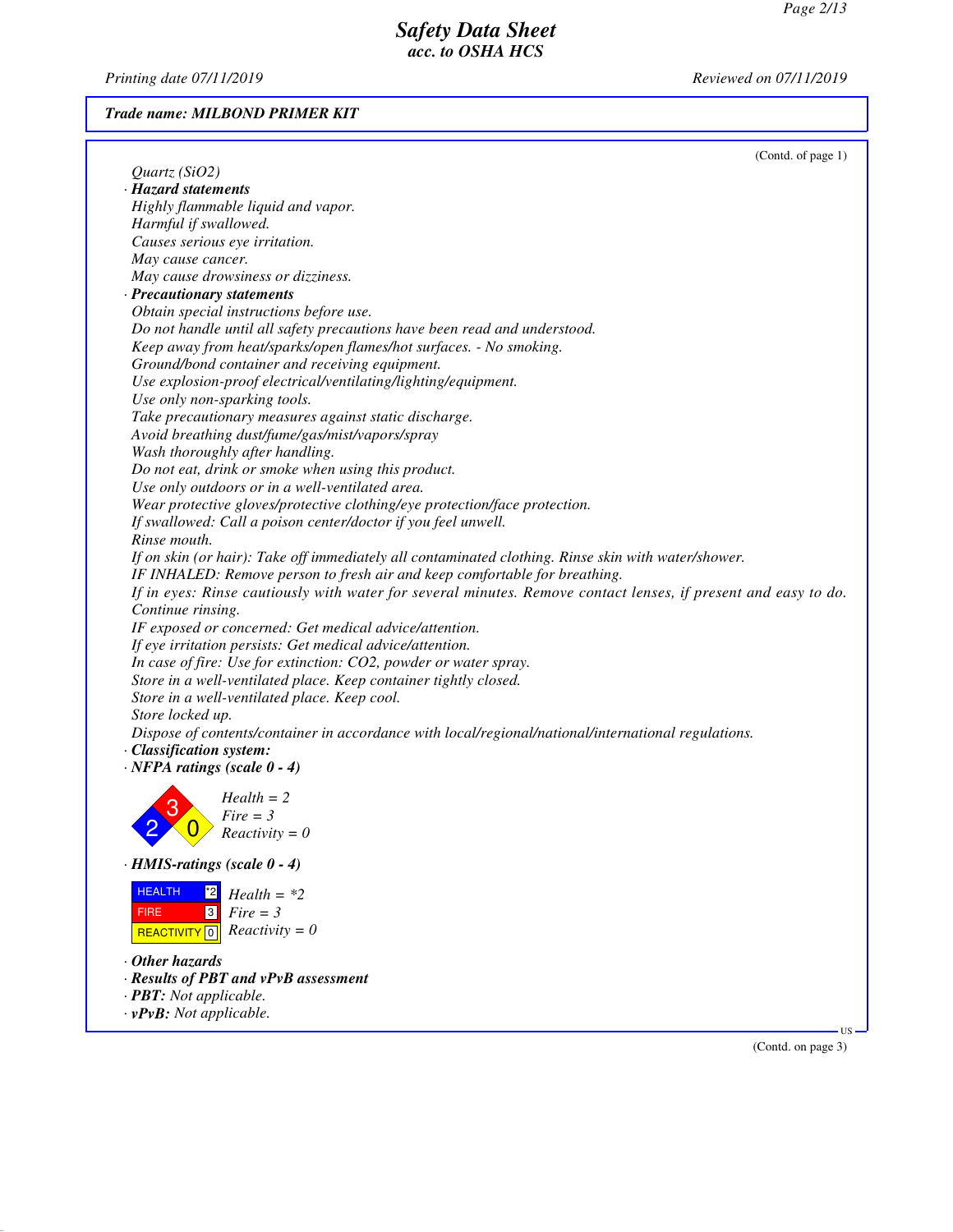*Printing date 07/11/2019 Reviewed on 07/11/2019*

#### *Trade name: MILBOND PRIMER KIT*

(Contd. of page 2)

## *3 Composition/information on ingredients*

#### *· Chemical characterization: Mixtures*

*· Description: Mixture of the substances listed below with nonhazardous additions.*

| $\cdot$ Dangerous components: |                                       |              |  |
|-------------------------------|---------------------------------------|--------------|--|
|                               | $123-86-4$ n-butyl acetate            | $>10-525\%$  |  |
|                               | <b>78-93-3 METHYL ETHYL KETONE</b>    | $>10-525\%$  |  |
|                               | $\sqrt{14808 - 60 - 7}$ Quartz (SiO2) | $>10-525\%$  |  |
|                               | 7789-06-2 strontium chromate          | $>10-525\%$  |  |
|                               | $108-94-1$ cyclohexanone              | $>10-525\%$  |  |
|                               | $71-36-3$ n-Butyl Alcohol             | $>2.5-510\%$ |  |

## *4 First-aid measures*

*· Description of first aid measures*

*· General information:*

*Symptoms of poisoning may even occur after several hours; therefore medical observation for at least 48 hours after the accident.*

*· After inhalation:*

*Supply fresh air. If required, provide artificial respiration. Keep patient warm. Consult doctor if symptoms persist. In case of unconsciousness place patient stably in side position for transportation.*

- *· After skin contact: Immediately wash with water and soap and rinse thoroughly.*
- *· After eye contact:*

*Rinse opened eye for several minutes under running water. If symptoms persist, consult a doctor.*

*· After swallowing: Immediately call a doctor.*

- *· Information for doctor:*
- *· Most important symptoms and effects, both acute and delayed No further relevant information available.*
- *· Indication of any immediate medical attention and special treatment needed*

*No further relevant information available.*

## *5 Fire-fighting measures*

- *· Extinguishing media*
- *· Suitable extinguishing agents: CO2, sand, extinguishing powder. Do not use water.*
- *· For safety reasons unsuitable extinguishing agents: Water with full jet*
- *· Special hazards arising from the substance or mixture No further relevant information available.*
- *· Advice for firefighters*
- *· Protective equipment: Mouth respiratory protective device.*

## *6 Accidental release measures*

*· Personal precautions, protective equipment and emergency procedures Wear protective equipment. Keep unprotected persons away. · Environmental precautions:*

*Inform respective authorities in case of seepage into water course or sewage system. Do not allow to enter sewers/ surface or ground water.*

*· Methods and material for containment and cleaning up: Absorb with liquid-binding material (sand, diatomite, acid binders, universal binders, sawdust). Dispose contaminated material as waste according to item 13.*

(Contd. on page 4)

US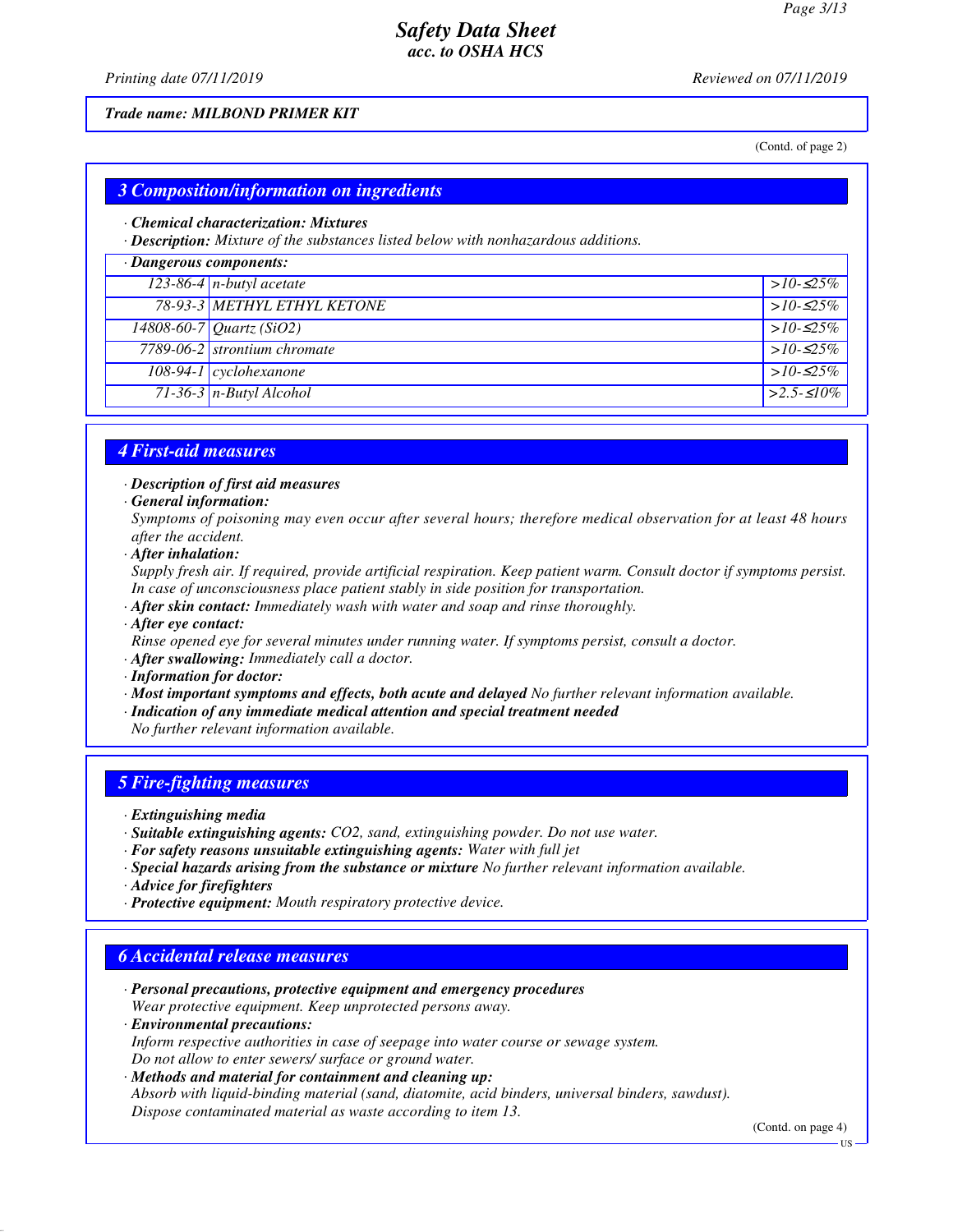*Printing date 07/11/2019 Reviewed on 07/11/2019*

#### *Trade name: MILBOND PRIMER KIT*

|                |                                                                 | (Contd. of page 3)                   |
|----------------|-----------------------------------------------------------------|--------------------------------------|
|                | Ensure adequate ventilation.                                    |                                      |
|                | Do not flush with water or aqueous cleansing agents             |                                      |
|                | · Reference to other sections                                   |                                      |
|                | See Section 7 for information on safe handling.                 |                                      |
|                | See Section 8 for information on personal protection equipment. |                                      |
|                | See Section 13 for disposal information.                        |                                      |
|                | · Protective Action Criteria for Chemicals                      |                                      |
| $\cdot$ PAC-1: |                                                                 |                                      |
|                | $123-86-4$ n-butyl acetate                                      | 5 ppm                                |
|                | 78-93-3 METHYL ETHYL KETONE                                     | 200 ppm                              |
|                | 14808-60-7 Quartz (SiO2)                                        | $\overline{0.075}$ mg/m <sup>3</sup> |
|                | 108-94-1 cyclohexanone                                          | 60 ppm                               |
|                | $71-36-3$ n-Butyl Alcohol                                       | 60 ppm                               |
| $\cdot$ PAC-2: |                                                                 |                                      |
|                | 123-86-4 $n$ -butyl acetate                                     | $200$ ppm                            |
|                | 78-93-3 METHYL ETHYL KETONE                                     | $2700*ppm$                           |
|                | $14808 - 60 - 7$ Quartz (SiO2)                                  | $\frac{33}{3}$ mg/m <sup>3</sup>     |
|                | 108-94-1 cyclohexanone                                          | 830 ppm                              |
|                | $71-36-3$ n-Butyl Alcohol                                       | 800 ppm                              |
| $\cdot$ PAC-3: |                                                                 |                                      |
|                | 123-86-4 $n$ -butyl acetate                                     | $3000*$ ppm                          |
|                | 78-93-3 METHYL ETHYL KETONE                                     | $4000*$ ppm                          |
|                | $14808 - 60 - 7$ Quartz (SiO2)                                  | $200$ mg/m <sup>3</sup>              |
|                | 108-94-1 cyclohexanone                                          | $5000*ppm$                           |
|                | $71-36-3$ n-Butyl Alcohol                                       | $8000**$ ppm                         |
|                |                                                                 |                                      |

## *7 Handling and storage*

#### *· Handling:*

- *· Precautions for safe handling Ensure good ventilation/exhaustion at the workplace. Open and handle receptacle with care. Prevent formation of aerosols. · Information about protection against explosions and fires: Keep ignition sources away - Do not smoke.*
- *Protect from heat.*
- *Protect against electrostatic charges.*

*Keep respiratory protective device available.*

- *· Conditions for safe storage, including any incompatibilities*
- *· Storage:*
- *· Requirements to be met by storerooms and receptacles: Store in a cool location.*
- *· Information about storage in one common storage facility: Not required.*
- *· Further information about storage conditions:*
- *Keep receptacle tightly sealed.*
- *Store in cool, dry conditions in well sealed receptacles. Protect from heat and direct sunlight.*

(Contd. on page 5)

US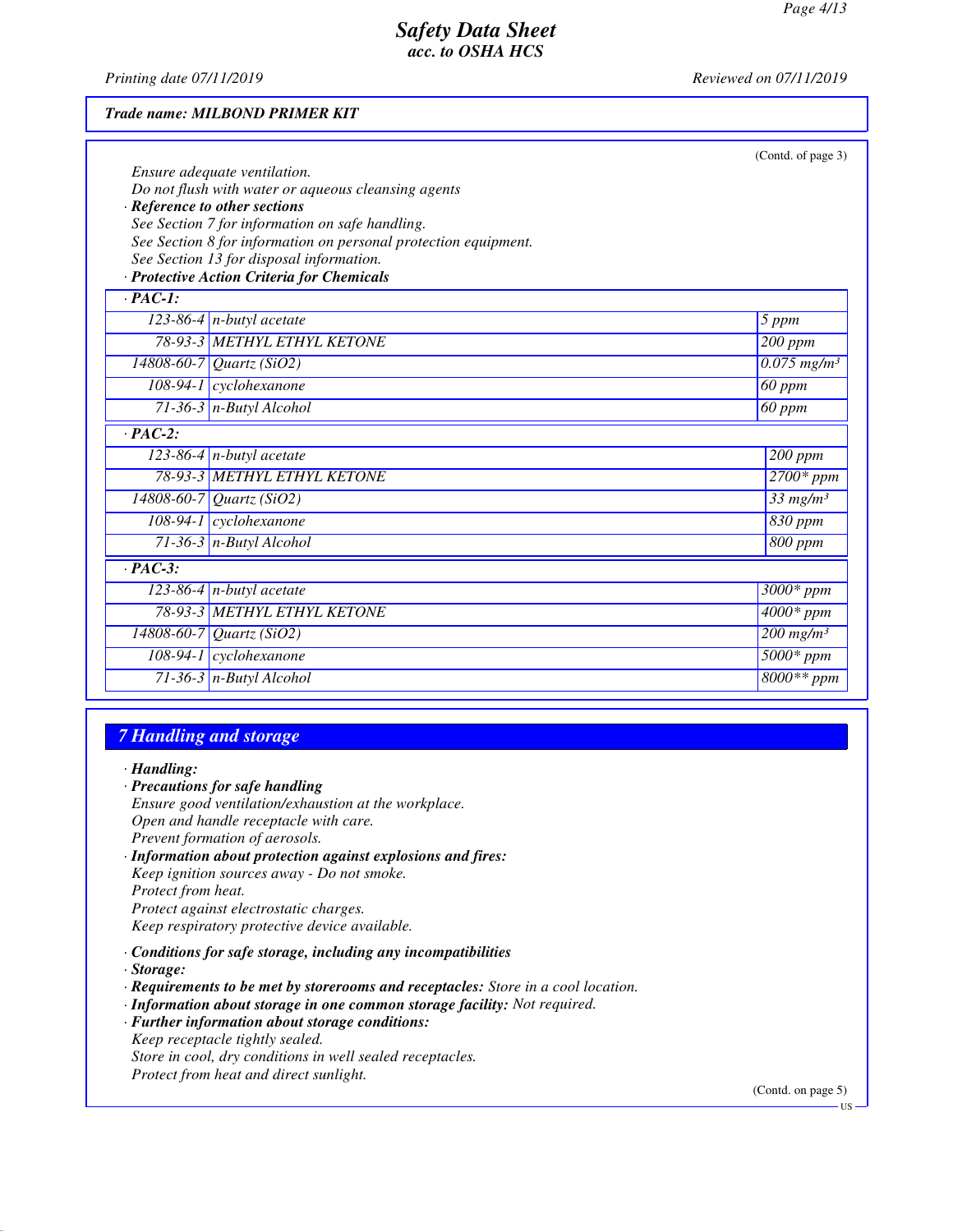*Printing date 07/11/2019 Reviewed on 07/11/2019*

*Trade name: MILBOND PRIMER KIT*

*· Specific end use(s) No further relevant information available.*

# *8 Exposure controls/personal protection*

*· Additional information about design of technical systems: No further data; see item 7.*

| Control parameters                                                             |                                                                                        |  |  |
|--------------------------------------------------------------------------------|----------------------------------------------------------------------------------------|--|--|
| $\cdot$ Components with limit values that require monitoring at the workplace: |                                                                                        |  |  |
| 123-86-4 n-butyl acetate                                                       |                                                                                        |  |  |
|                                                                                | PEL Long-term value: 710 mg/m <sup>3</sup> , 150 ppm                                   |  |  |
|                                                                                | REL Short-term value: $950$ mg/m <sup>3</sup> , 200 ppm                                |  |  |
|                                                                                | Long-term value: 710 mg/m <sup>3</sup> , 150 ppm                                       |  |  |
|                                                                                | TLV Short-term value: $712$ mg/m <sup>3</sup> , 150 ppm                                |  |  |
|                                                                                | Long-term value: 238 mg/m <sup>3</sup> , 50 ppm                                        |  |  |
|                                                                                | <b>78-93-3 METHYL ETHYL KETONE</b>                                                     |  |  |
|                                                                                | PEL Long-term value: 590 mg/m <sup>3</sup> , 200 ppm                                   |  |  |
|                                                                                | REL Short-term value: $885$ mg/m <sup>3</sup> , 300 ppm                                |  |  |
|                                                                                | Long-term value: 590 mg/m <sup>3</sup> , 200 ppm                                       |  |  |
|                                                                                | TLV Short-term value: $885$ mg/m <sup>3</sup> , 300 ppm                                |  |  |
|                                                                                | Long-term value: 590 mg/m <sup>3</sup> , 200 ppm<br>BEI                                |  |  |
|                                                                                | 14808-60-7 Quartz (SiO2)                                                               |  |  |
|                                                                                | PEL Long-term value: $0.05*$ mg/m <sup>3</sup>                                         |  |  |
|                                                                                | $*resp. dust; 30mg/m3/\%SiO2+2$                                                        |  |  |
|                                                                                | REL Long-term value: $0.05*$ mg/m <sup>3</sup>                                         |  |  |
|                                                                                | *respirable dust; See Pocket Guide App. A                                              |  |  |
|                                                                                | TLV Long-term value: $0.025*$ mg/m <sup>3</sup>                                        |  |  |
|                                                                                | *as respirable fraction                                                                |  |  |
|                                                                                | 7789-06-2 strontium chromate                                                           |  |  |
|                                                                                | PEL Long-term value: $0.005$ mg/m <sup>3</sup>                                         |  |  |
|                                                                                | as Cr, see 29 CFR 1910.1026                                                            |  |  |
|                                                                                | REL Long-term value: $0.001$ mg/m <sup>3</sup>                                         |  |  |
|                                                                                | as Cr(VI); see Pocket Guide Apps. $A + C$                                              |  |  |
|                                                                                | TLV Short-term value: $0.0005$ mg/m <sup>3</sup>                                       |  |  |
|                                                                                | Long-term value: $0.0002$ mg/m <sup>3</sup><br>as Cr; inhalable, Skin; BEI, DSEN, RSEN |  |  |
|                                                                                | 108-94-1 cyclohexanone                                                                 |  |  |
|                                                                                | PEL Long-term value: 200 mg/m <sup>3</sup> , 50 ppm                                    |  |  |
|                                                                                | REL Long-term value: $100$ mg/m <sup>3</sup> , $25$ ppm                                |  |  |
|                                                                                | Skin                                                                                   |  |  |
|                                                                                | TLV Long-term value: 50 mg/m <sup>3</sup> , 20 ppm                                     |  |  |
|                                                                                | Skin                                                                                   |  |  |
|                                                                                | 71-36-3 n-Butyl Alcohol                                                                |  |  |
|                                                                                | PEL Long-term value: 300 mg/m <sup>3</sup> , 100 ppm                                   |  |  |
|                                                                                | $REL$ Ceiling limit value: 150 mg/m <sup>3</sup> , 50 ppm<br>Skin                      |  |  |
|                                                                                | TLV Long-term value: 61 mg/m <sup>3</sup> , 20 ppm                                     |  |  |
|                                                                                | (Contd. on page 6)                                                                     |  |  |
|                                                                                | US                                                                                     |  |  |

(Contd. of page 4)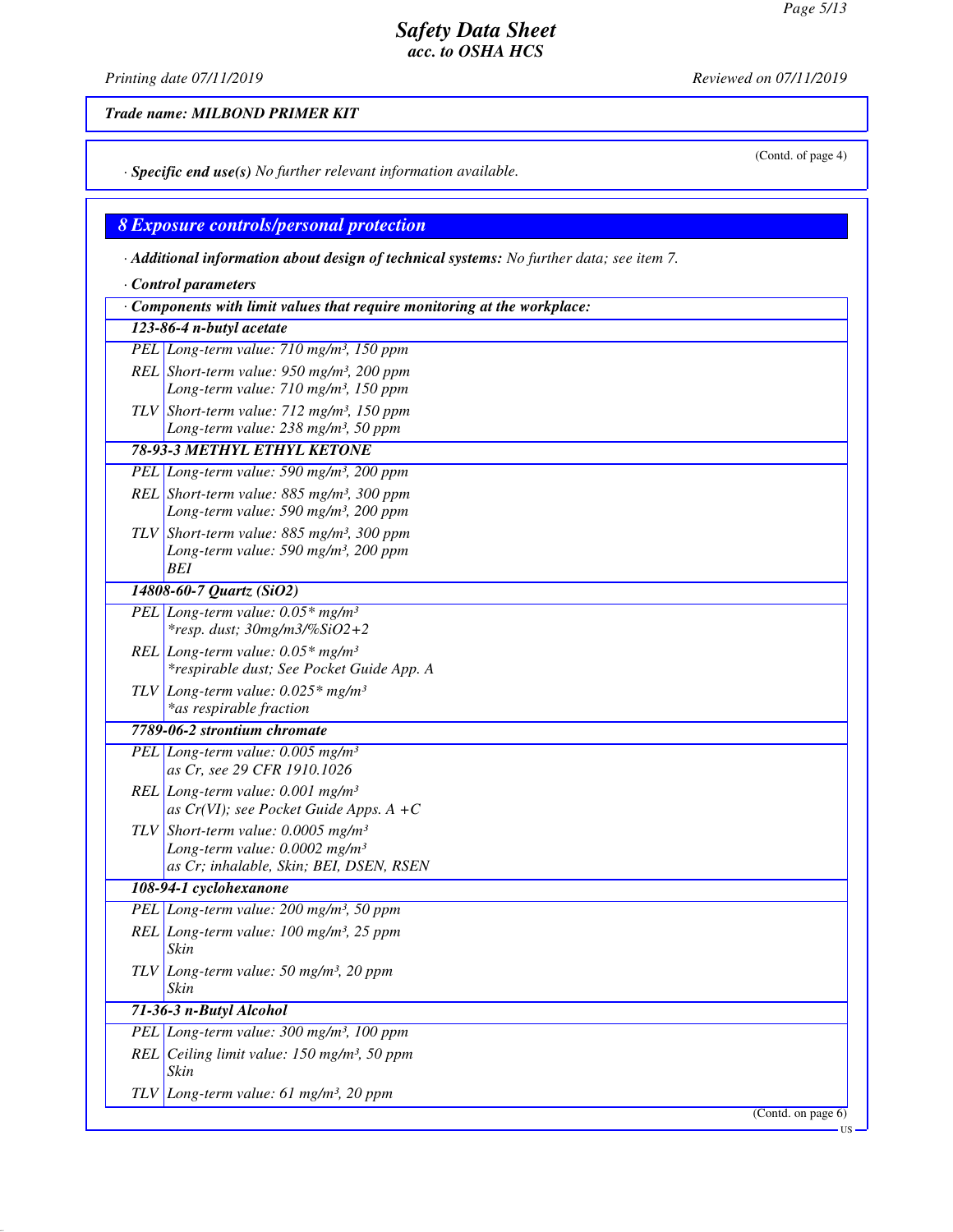*Printing date 07/11/2019 Reviewed on 07/11/2019*

*Trade name: MILBOND PRIMER KIT*

| (Contd. of page 5)<br>· Ingredients with biological limit values:                                                                         |
|-------------------------------------------------------------------------------------------------------------------------------------------|
| <b>78-93-3 METHYL ETHYL KETONE</b>                                                                                                        |
| $BEI$ 2 mg/L                                                                                                                              |
| Medium: urine                                                                                                                             |
| Time: end of shift                                                                                                                        |
| Parameter: MEK                                                                                                                            |
| 7789-06-2 strontium chromate                                                                                                              |
| $\overline{BEI}$ 25 µg/L                                                                                                                  |
| Medium: urine                                                                                                                             |
| Time: end of shift at end of workweek                                                                                                     |
| Parameter: Total chromium (fume)                                                                                                          |
| $10 \mu g/L$                                                                                                                              |
| Medium: urine                                                                                                                             |
| Time: increase during shift                                                                                                               |
| Parameter: Total chromium (fume)                                                                                                          |
| 108-94-1 cyclohexanone                                                                                                                    |
| $BEI$ 80 mg/L                                                                                                                             |
| Medium: urine                                                                                                                             |
| Time: end of shift at end of workweek                                                                                                     |
| Parameter: 1.2-Cyclohexanediol with hydrolysis (nonspecific, semi-quantitative)                                                           |
| $8 \ mg/L$                                                                                                                                |
| Medium: urine                                                                                                                             |
| Time: end of shift                                                                                                                        |
| Parameter: Cyclohexanol with hydrolysis (nonspecific, semi-quantitative)                                                                  |
| · Additional information: The lists that were valid during the creation were used as basis.                                               |
| · Exposure controls                                                                                                                       |
| · Personal protective equipment:                                                                                                          |
| · General protective and hygienic measures:                                                                                               |
| Keep away from foodstuffs, beverages and feed.                                                                                            |
| Immediately remove all soiled and contaminated clothing.                                                                                  |
| Wash hands before breaks and at the end of work.                                                                                          |
| Store protective clothing separately.                                                                                                     |
| Avoid contact with the eyes and skin.                                                                                                     |
| · Breathing equipment:                                                                                                                    |
| In case of brief exposure or low pollution use respiratory filter device. In case of intensive or longer exposure use                     |
| respiratory protective device that is independent of circulating air.                                                                     |
| · Protection of hands:                                                                                                                    |
|                                                                                                                                           |
| Protective gloves                                                                                                                         |
|                                                                                                                                           |
|                                                                                                                                           |
| The glove material has to be impermeable and resistant to the product/ the substance/ the preparation.                                    |
| Due to missing tests no recommendation to the glove material can be given for the product/ the preparation/ the                           |
| chemical mixture.                                                                                                                         |
| Selection of the glove material on consideration of the penetration times, rates of diffusion and the degradation<br>· Material of gloves |
| The selection of the suitable gloves does not only depend on the material, but also on further marks of quality and                       |
|                                                                                                                                           |

*varies from manufacturer to manufacturer. As the product is a preparation of several substances, the resistance of the glove material can not be calculated in advance and has therefore to be checked prior to the application.*

(Contd. on page 7)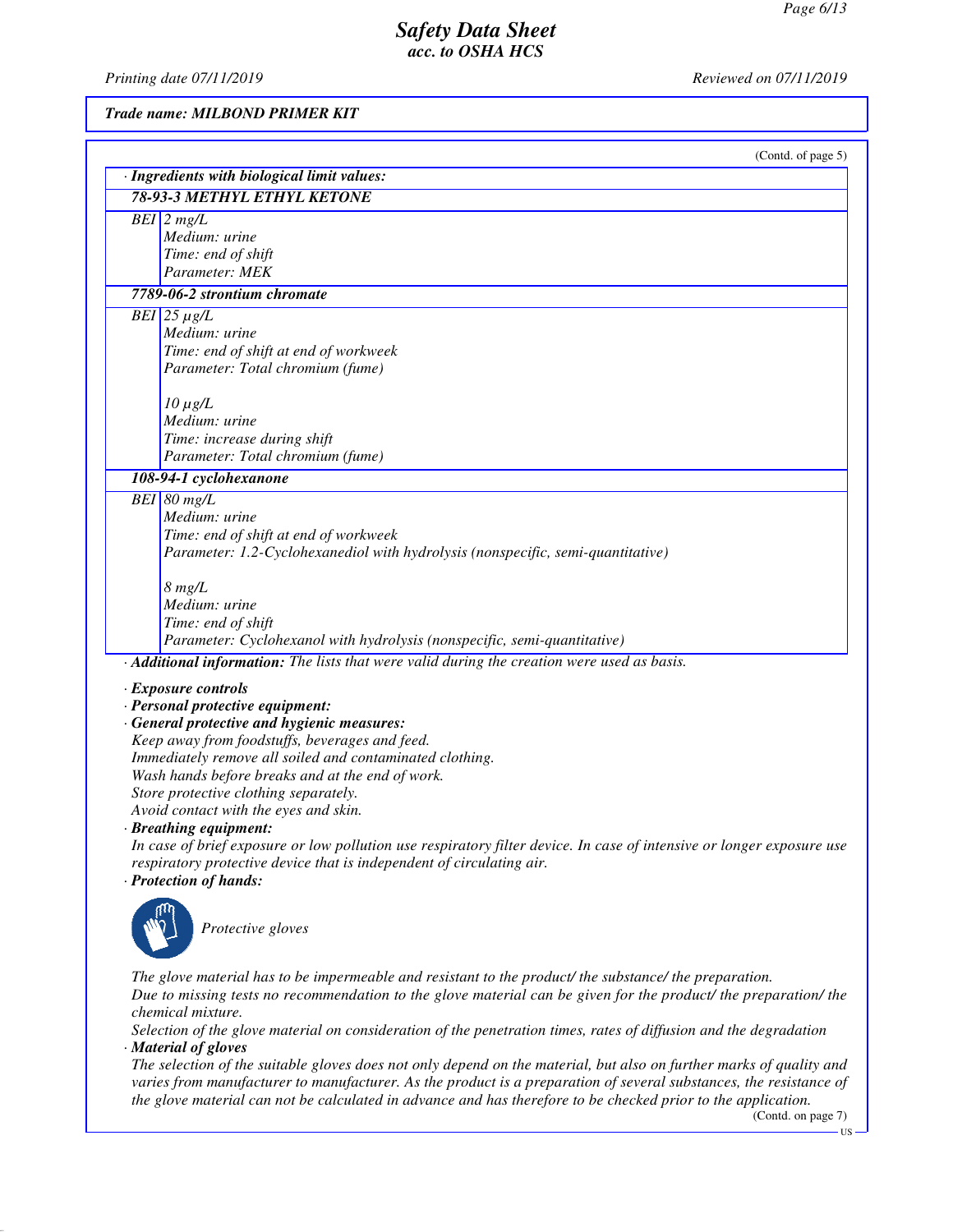(Contd. of page 6)

# *Safety Data Sheet acc. to OSHA HCS*

*Printing date 07/11/2019 Reviewed on 07/11/2019*

## *Trade name: MILBOND PRIMER KIT*

## *· Penetration time of glove material*

*The exact break through time has to be found out by the manufacturer of the protective gloves and has to be observed.*

*· Eye protection:*



*Tightly sealed goggles*

| · Information on basic physical and chemical properties    |                                                                                               |
|------------------------------------------------------------|-----------------------------------------------------------------------------------------------|
| <b>General Information</b>                                 |                                                                                               |
| $\cdot$ Appearance:                                        |                                                                                               |
| Form:                                                      | Liquid                                                                                        |
| Color:                                                     | Yellow                                                                                        |
| $\cdot$ Odor:                                              | Characteristic                                                                                |
| · Odor threshold:                                          | Not determined.                                                                               |
| $\cdot$ pH-value:                                          | Not determined.                                                                               |
| Change in condition                                        |                                                                                               |
| <b>Melting point/Melting range:</b>                        | Undetermined.                                                                                 |
| <b>Boiling point/Boiling range:</b>                        | 79 °C (174.2 °F)                                                                              |
| · Flash point:                                             | $-6 °C (21.2 °F)$                                                                             |
| · Flammability (solid, gaseous):                           | Not flammable.                                                                                |
| · Ignition temperature:                                    | 370 °C (698 °F)                                                                               |
| · Decomposition temperature:                               | Not determined.                                                                               |
| · Auto igniting:                                           | Product is not selfigniting.                                                                  |
| · Danger of explosion:                                     | Product is not explosive. However, formation of explosive air/vapor<br>mixtures are possible. |
| · Explosion limits:                                        |                                                                                               |
| Lower:                                                     | 1.2 Vol $\%$                                                                                  |
| <b>Upper:</b>                                              | 11.5 Vol %                                                                                    |
| $\cdot$ Vapor pressure at 20 $\degree$ C (68 $\degree$ F): | 105 hPa (78.8 mm Hg)                                                                          |
| $\cdot$ Density:                                           | Not determined.                                                                               |
| · Relative density                                         | Not determined.                                                                               |
| · Vapor density                                            | Not determined.                                                                               |
| · Evaporation rate                                         | Not determined.                                                                               |
| · Solubility in / Miscibility with                         |                                                                                               |
| Water:                                                     | Not miscible or difficult to mix.                                                             |
| · Partition coefficient (n-octanol/water): Not determined. |                                                                                               |
| · Viscosity:                                               |                                                                                               |
| Dynamic:                                                   | Not determined.                                                                               |
| Kinematic:                                                 | Not determined.                                                                               |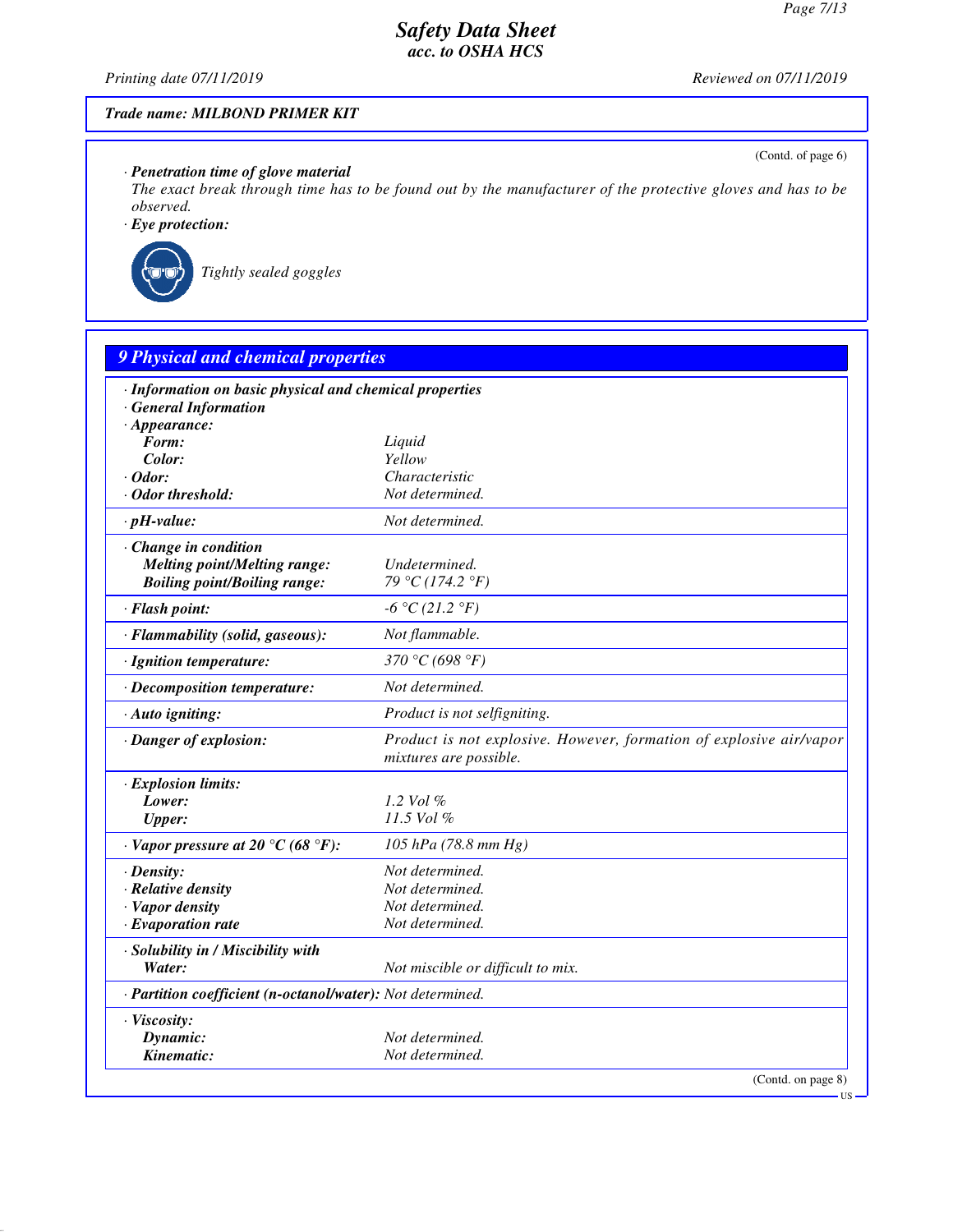*Printing date 07/11/2019 Reviewed on 07/11/2019*

*Trade name: MILBOND PRIMER KIT*

|                           | (Contd. of page 7)                         |
|---------------------------|--------------------------------------------|
| · Solvent content:        | 51.4 $\%$                                  |
| <b>Organic solvents:</b>  | $51.35\%$                                  |
| <b>VOC</b> content:       | 513.5 g/l / 4.29 lb/gal                    |
| <i>Solids content:</i>    | $0.0\%$                                    |
| $\cdot$ Other information | No further relevant information available. |

#### *10 Stability and reactivity*

*· Reactivity No further relevant information available.*

- *· Chemical stability*
- *· Thermal decomposition / conditions to be avoided: No decomposition if used according to specifications.*
- *· Possibility of hazardous reactions No dangerous reactions known.*
- *· Conditions to avoid No further relevant information available.*
- *· Incompatible materials: No further relevant information available.*
- *· Hazardous decomposition products: No dangerous decomposition products known.*

## *11 Toxicological information*

#### *· Information on toxicological effects*

*· Acute toxicity:*

*· LD/LC50 values that are relevant for classification:*

| 108-94-1 cyclohexanone |  |                                                                                                       |  |  |
|------------------------|--|-------------------------------------------------------------------------------------------------------|--|--|
|                        |  |                                                                                                       |  |  |
|                        |  | Oral LD50 1,535 mg/kg (rat)<br>Dermal LD50 948 mg/kg (rabbit)<br>Inhalative LC50/4 h 8,000 mg/l (rat) |  |  |
|                        |  |                                                                                                       |  |  |

*· Primary irritant effect:*

*· on the skin: Irritant to skin and mucous membranes.*

*· on the eye: Irritating effect.*

*· Sensitization: No sensitizing effects known.*

*· Additional toxicological information:*

*The product shows the following dangers according to internally approved calculation methods for preparations: Harmful*

*Irritant*

*Carcinogenic.*

#### *· Carcinogenic categories*

| · IARC (International Agency for Research on Cancer) |                                          |   |  |
|------------------------------------------------------|------------------------------------------|---|--|
|                                                      | $14808 - 60 - 7$ <i>Quartz</i> (SiO2)    |   |  |
|                                                      | 7789-06-2 strontium chromate             |   |  |
|                                                      | $108-94-1$ cyclohexanone                 |   |  |
|                                                      | <b>NTP</b> (National Toxicology Program) |   |  |
|                                                      | $14808 - 60 - 7$ <i>Quartz</i> (SiO2)    | K |  |
|                                                      | 7789-06-2 strontium chromate             | K |  |
|                                                      | (Contd. on page 9)                       |   |  |
|                                                      |                                          |   |  |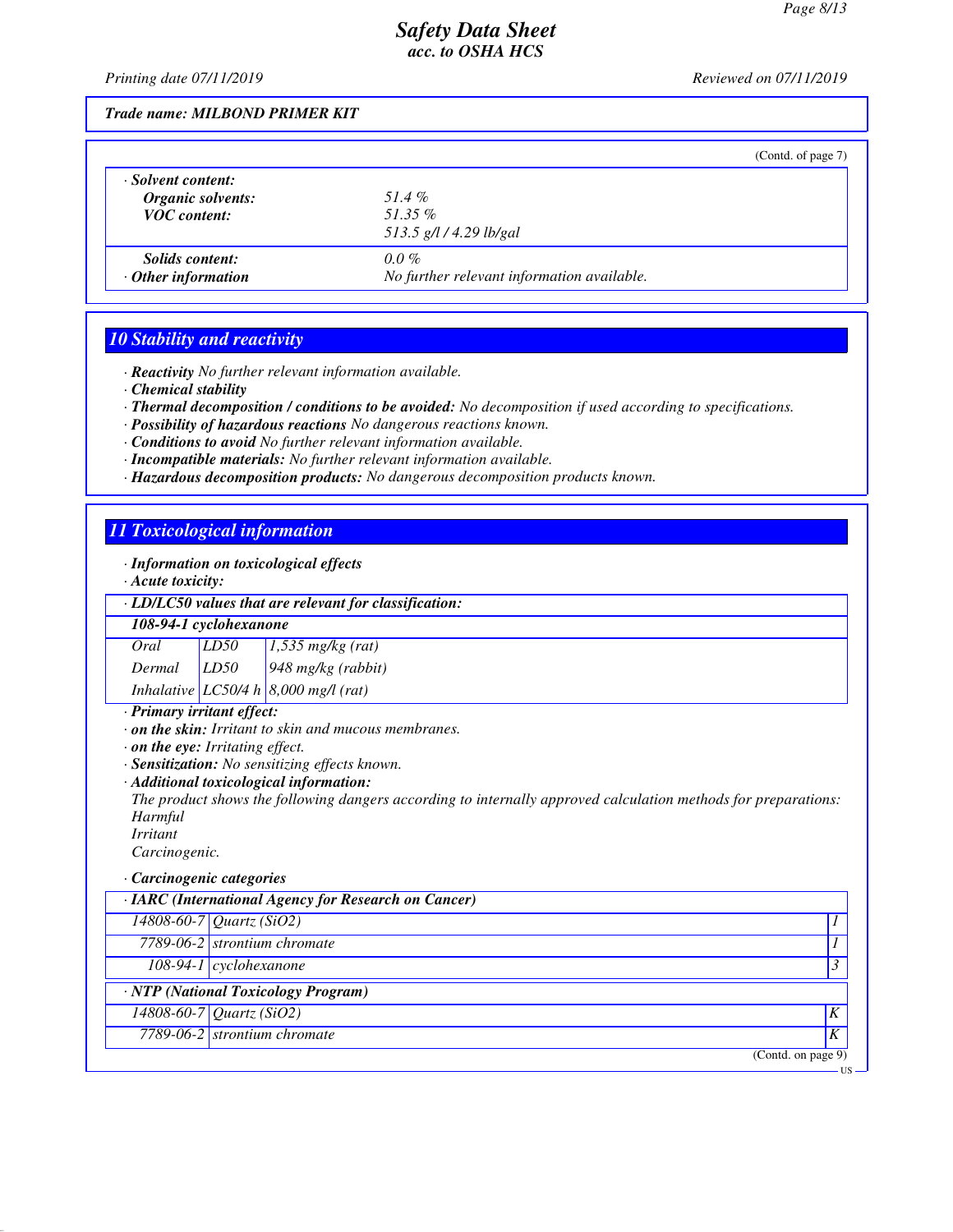*Printing date 07/11/2019 Reviewed on 07/11/2019*

*Trade name: MILBOND PRIMER KIT*

(Contd. of page 8)

US

*· OSHA-Ca (Occupational Safety Health Administration)*

*None of the ingredients is listed.*

#### *12 Ecological information*

#### *· Toxicity*

- *· Aquatic toxicity: No further relevant information available.*
- *· Persistence and degradability No further relevant information available.*
- *· Behavior in environmental systems:*
- *· Bioaccumulative potential No further relevant information available.*
- *· Mobility in soil No further relevant information available.*
- *· Ecotoxical effects:*
- *· Remark: Toxic for fish*
- *· Additional ecological information:*
- *· General notes:*

*Water hazard class 1 (Self-assessment): slightly hazardous for water*

*Do not allow undiluted product or large quantities of it to reach ground water, water course or sewage system. Also poisonous for fish and plankton in water bodies.*

- *Toxic for aquatic organisms · Results of PBT and vPvB assessment*
- *· PBT: Not applicable.*
- 
- *· vPvB: Not applicable.*
- *· Other adverse effects No further relevant information available.*

#### *13 Disposal considerations*

*· Waste treatment methods*

*· Recommendation:*

*Must not be disposed of together with household garbage. Do not allow product to reach sewage system.*

- *· Uncleaned packagings:*
- *· Recommendation: Disposal must be made according to official regulations.*

| · UN-Number<br>· DOT, ADR, IMDG, IATA | <i>UN1263</i>                                |
|---------------------------------------|----------------------------------------------|
|                                       |                                              |
| $\cdot$ UN proper shipping name       |                                              |
| $\cdot$ DOT                           | Paint                                        |
| $-ADR$                                | 1263 PAINT, ENVIRONMENTALLY HAZARDOUS        |
| $\cdot$ IMDG                          | PAINT (strontium chromate), MARINE POLLUTANT |
| $\cdot$ JATA                          | <b>PAINT</b>                                 |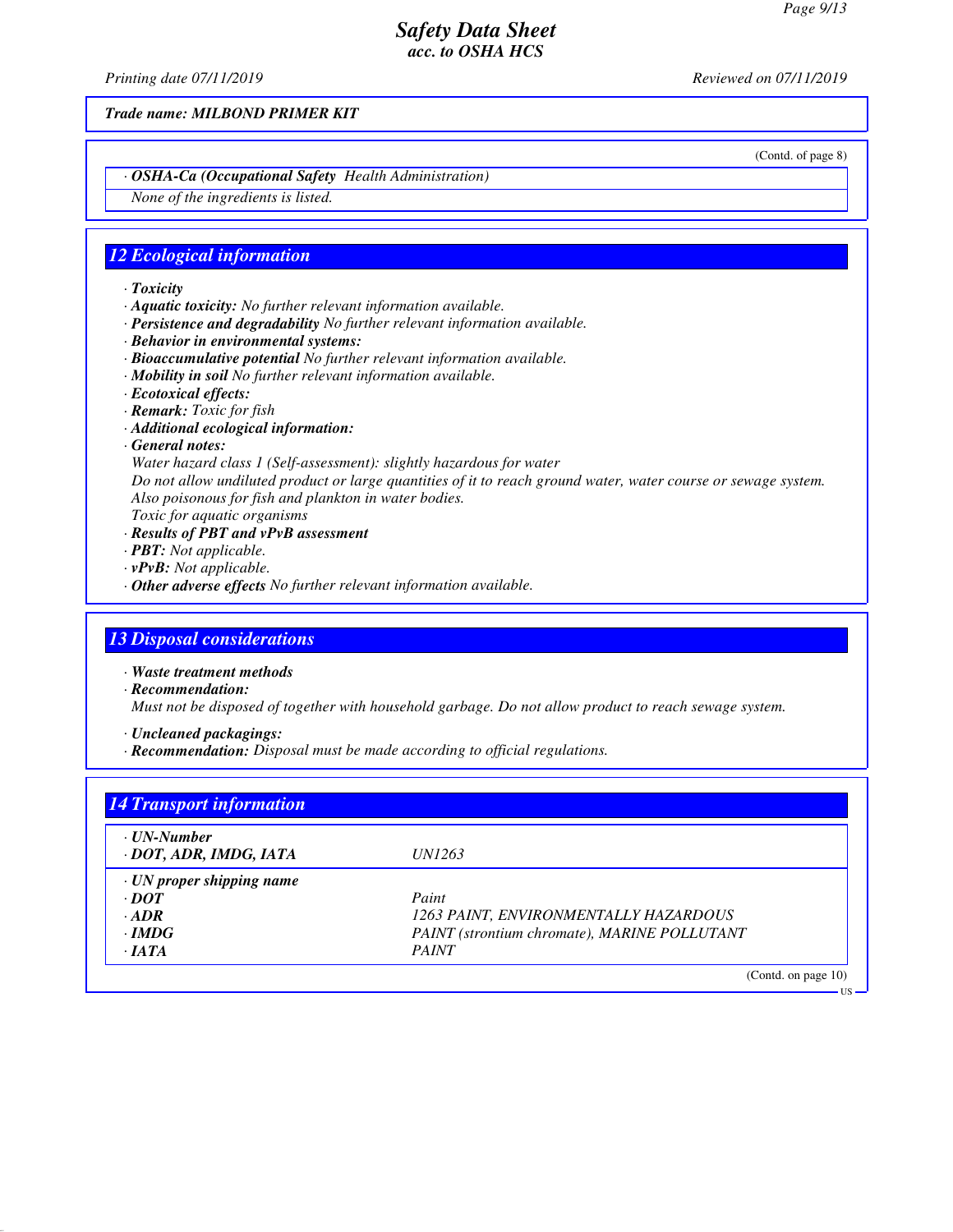*Printing date 07/11/2019 Reviewed on 07/11/2019*

*Trade name: MILBOND PRIMER KIT*

|                                                                                     |                                                                                                                 | (Contd. of page 9) |
|-------------------------------------------------------------------------------------|-----------------------------------------------------------------------------------------------------------------|--------------------|
| · Transport hazard class(es)                                                        |                                                                                                                 |                    |
| $\cdot$ DOT                                                                         |                                                                                                                 |                    |
|                                                                                     |                                                                                                                 |                    |
| · Class<br>$\cdot$ <i>Label</i>                                                     | 3 Flammable liquids<br>3                                                                                        |                    |
| $\cdot$ ADR, IMDG                                                                   |                                                                                                                 |                    |
|                                                                                     |                                                                                                                 |                    |
| $\cdot$ Class<br>$\cdot$ Label                                                      | 3 Flammable liquids<br>3                                                                                        |                    |
| ·IATA                                                                               | ___________________                                                                                             |                    |
|                                                                                     |                                                                                                                 |                    |
| · Class                                                                             | 3 Flammable liquids                                                                                             |                    |
| $\cdot$ Label                                                                       | 3                                                                                                               |                    |
| · Packing group<br>· DOT, ADR, IMDG, IATA                                           | $I\!I$                                                                                                          |                    |
| · Environmental hazards:                                                            | Product contains environmentally hazardous substances: strontium<br>chromate                                    |                    |
| · Marine pollutant:                                                                 | Symbol (fish and tree)                                                                                          |                    |
| · Special marking (ADR):                                                            | Symbol (fish and tree)                                                                                          |                    |
| · Special precautions for user                                                      | Warning: Flammable liquids                                                                                      |                    |
| · Danger code (Kemler):                                                             | 33                                                                                                              |                    |
| · EMS Number:                                                                       | $F-E, S-E$                                                                                                      |                    |
| · Stowage Category                                                                  | B                                                                                                               |                    |
| · Transport in bulk according to Annex II of<br><b>MARPOL73/78 and the IBC Code</b> | Not applicable.                                                                                                 |                    |
| · Transport/Additional information:                                                 |                                                                                                                 |                    |
| $\cdot$ DOT                                                                         |                                                                                                                 |                    |
| · Quantity limitations                                                              | On passenger aircraft/rail: 5 L<br>On cargo aircraft only: 60 L                                                 |                    |
| $\cdot$ ADR                                                                         |                                                                                                                 |                    |
| $\cdot$ Excepted quantities (EQ)                                                    | Code: E2<br>Maximum net quantity per inner packaging: 30 ml<br>Maximum net quantity per outer packaging: 500 ml |                    |
|                                                                                     |                                                                                                                 |                    |
| $\cdot$ IMDG<br>$\cdot$ Limited quantities (LQ)                                     | <i>5L</i>                                                                                                       |                    |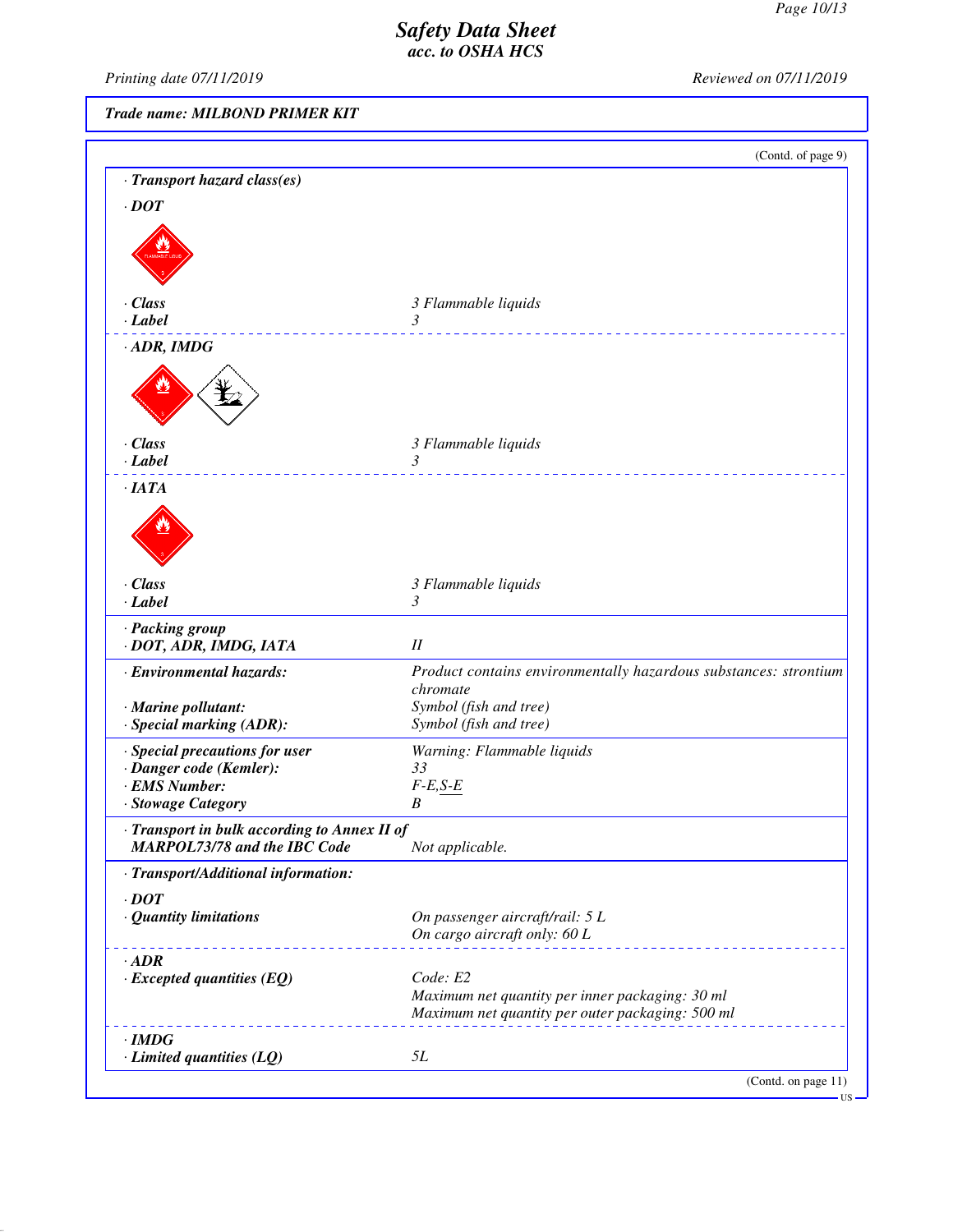*Printing date 07/11/2019 Reviewed on 07/11/2019*

*Trade name: MILBOND PRIMER KIT*

|                                  | (Contd. of page $10$ )                           |
|----------------------------------|--------------------------------------------------|
| $\cdot$ Excepted quantities (EQ) | Code: E2                                         |
|                                  | Maximum net quantity per inner packaging: 30 ml  |
|                                  | Maximum net quantity per outer packaging: 500 ml |
| · UN "Model Regulation":         | UN 1263 PAINT, 3, II, ENVIRONMENTALLY HAZARDOUS  |

# *15 Regulatory information*

*· Safety, health and environmental regulations/legislation specific for the substance or mixture · Sara*

|                  | · Section 355 (extremely hazardous substances):                                                                                                                                                    |                                      |                     |
|------------------|----------------------------------------------------------------------------------------------------------------------------------------------------------------------------------------------------|--------------------------------------|---------------------|
|                  | None of the ingredients is listed.                                                                                                                                                                 |                                      |                     |
|                  | · Section 313 (Specific toxic chemical listings):                                                                                                                                                  |                                      |                     |
|                  | 78-93-3 METHYL ETHYL KETONE                                                                                                                                                                        |                                      |                     |
|                  | 7789-06-2 strontium chromate                                                                                                                                                                       |                                      |                     |
|                  | $71-36-3$ n-Butyl Alcohol                                                                                                                                                                          |                                      |                     |
|                  | · TSCA (Toxic Substances Control Act):                                                                                                                                                             |                                      |                     |
|                  | 119796-38-2 (Fatty acids, C18-unsatd, dimers, polymers with bisphenol A, epichlorohydrin and 1,1- ACTIVE<br>methylenebis(4-isocyanatobenzene))<br>Epoxy terminated urethane w/diphenyl methane dii |                                      |                     |
|                  | $123-86-4$ n-butyl acetate                                                                                                                                                                         |                                      | <b>ACTIVE</b>       |
|                  | 78-93-3 METHYL ETHYL KETONE                                                                                                                                                                        |                                      | <b>ACTIVE</b>       |
|                  | 14808-60-7 Quartz (SiO2)                                                                                                                                                                           |                                      | <b>ACTIVE</b>       |
|                  | 7789-06-2 strontium chromate                                                                                                                                                                       |                                      | <b>ACTIVE</b>       |
|                  | 108-94-1 cyclohexanone                                                                                                                                                                             |                                      | <b>ACTIVE</b>       |
|                  | $71-36-3$ n-Butyl Alcohol                                                                                                                                                                          |                                      | <b>ACTIVE</b>       |
|                  | · Hazardous Air Pollutants                                                                                                                                                                         |                                      |                     |
|                  | 7789-06-2 strontium chromate                                                                                                                                                                       |                                      |                     |
| · Proposition 65 |                                                                                                                                                                                                    |                                      |                     |
|                  | $\overline{\cdot}$ Chemicals known to cause cancer:                                                                                                                                                |                                      |                     |
|                  | 14808-60-7 Quartz (SiO2)                                                                                                                                                                           |                                      |                     |
|                  | 7789-06-2 strontium chromate                                                                                                                                                                       |                                      |                     |
|                  | Chemicals known to cause reproductive toxicity for females:                                                                                                                                        |                                      |                     |
|                  | 7789-06-2 strontium chromate                                                                                                                                                                       |                                      |                     |
|                  | · Chemicals known to cause reproductive toxicity for males:                                                                                                                                        |                                      |                     |
|                  | 7789-06-2 strontium chromate                                                                                                                                                                       |                                      |                     |
|                  | Chemicals known to cause developmental toxicity:                                                                                                                                                   |                                      |                     |
|                  | 7789-06-2 strontium chromate                                                                                                                                                                       |                                      |                     |
|                  |                                                                                                                                                                                                    |                                      |                     |
|                  | · Carcinogenic categories                                                                                                                                                                          |                                      |                     |
|                  | <b>EPA</b> (Environmental Protection Agency)                                                                                                                                                       |                                      |                     |
|                  | 78-93-3 METHYL ETHYL KETONE                                                                                                                                                                        | $\overline{I}$                       |                     |
|                  | 7789-06-2 strontium chromate                                                                                                                                                                       | A(inh), D(oral), K/L(inh), CBD(oral) |                     |
|                  | $71-36-3$ n-Butyl Alcohol                                                                                                                                                                          | $\overline{D}$                       |                     |
|                  |                                                                                                                                                                                                    |                                      | (Contd. on page 12) |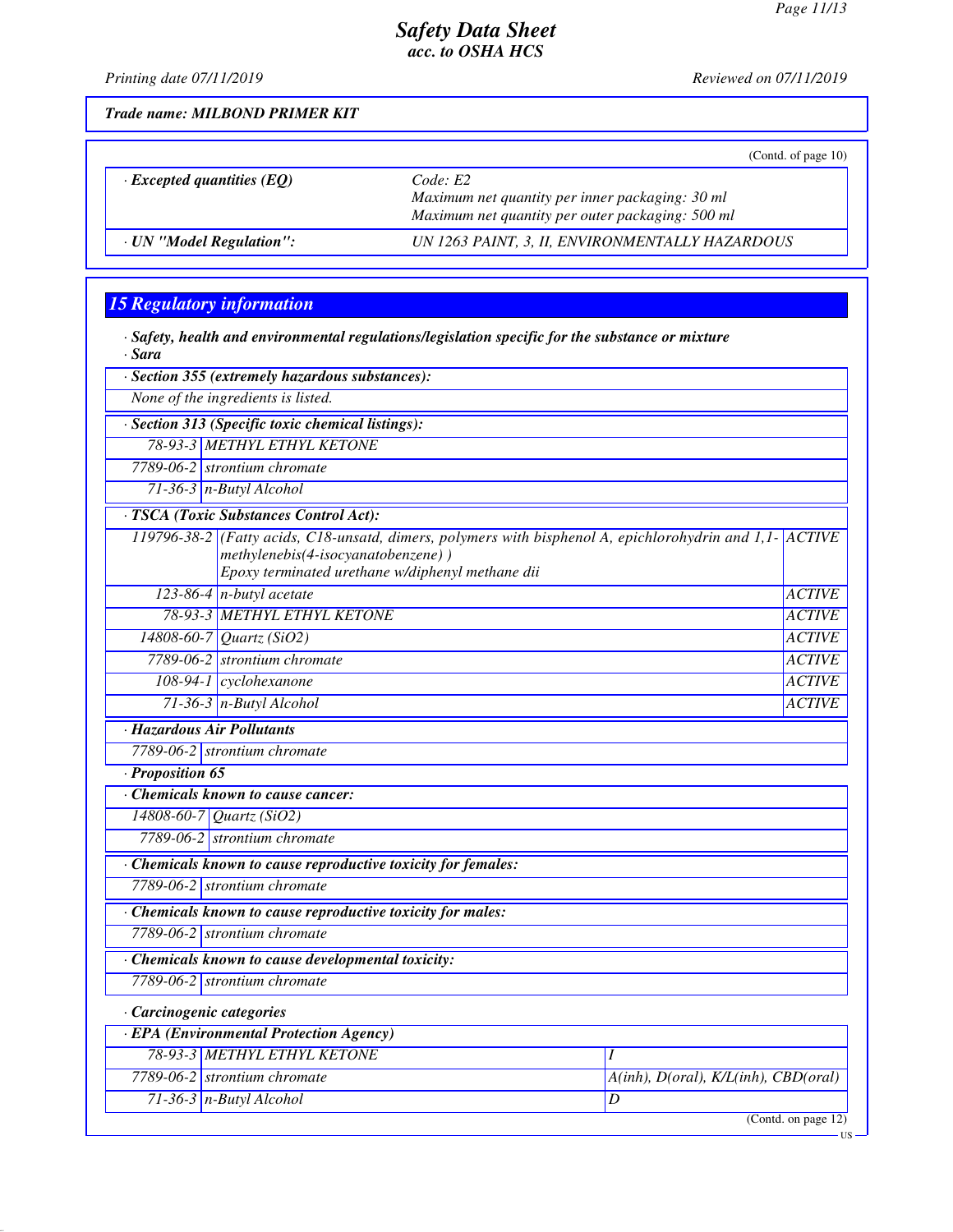US

## *Safety Data Sheet acc. to OSHA HCS*

*Printing date 07/11/2019 Reviewed on 07/11/2019*

#### *Trade name: MILBOND PRIMER KIT*

|                     |                                                                                                                     | (Contd. of page $11$ ) |  |
|---------------------|---------------------------------------------------------------------------------------------------------------------|------------------------|--|
|                     | $\cdot$ TLV (Threshold Limit Value established by ACGIH)                                                            |                        |  |
|                     | 14808-60-7 Quartz (SiO2)                                                                                            | A2                     |  |
|                     | 7789-06-2 strontium chromate                                                                                        | A2                     |  |
|                     | $108-94-1$ cyclohexanone                                                                                            | A3                     |  |
|                     | · NIOSH-Ca (National Institute for Occupational Safety and Health)                                                  |                        |  |
|                     | 14808-60-7 Quartz (SiO2)                                                                                            |                        |  |
|                     | 7789-06-2 strontium chromate                                                                                        |                        |  |
| · Hazard pictograms | $\cdot$ GHS label elements The product is classified and labeled according to the Globally Harmonized System (GHS). |                        |  |

GHS02 GHS07 GHS08

*· Signal word Danger*

*· Hazard-determining components of labeling: cyclohexanone strontium chromate n-butyl acetate Quartz (SiO2) · Hazard statements Highly flammable liquid and vapor. Harmful if swallowed. Causes serious eye irritation. May cause cancer. May cause drowsiness or dizziness. · Precautionary statements Obtain special instructions before use. Do not handle until all safety precautions have been read and understood. Keep away from heat/sparks/open flames/hot surfaces. - No smoking. Ground/bond container and receiving equipment. Use explosion-proof electrical/ventilating/lighting/equipment. Use only non-sparking tools. Take precautionary measures against static discharge. Avoid breathing dust/fume/gas/mist/vapors/spray Wash thoroughly after handling. Do not eat, drink or smoke when using this product. Use only outdoors or in a well-ventilated area. Wear protective gloves/protective clothing/eye protection/face protection. If swallowed: Call a poison center/doctor if you feel unwell. Rinse mouth. If on skin (or hair): Take off immediately all contaminated clothing. Rinse skin with water/shower. IF INHALED: Remove person to fresh air and keep comfortable for breathing. If in eyes: Rinse cautiously with water for several minutes. Remove contact lenses, if present and easy to do. Continue rinsing. IF exposed or concerned: Get medical advice/attention. If eye irritation persists: Get medical advice/attention. In case of fire: Use for extinction: CO2, powder or water spray. Store in a well-ventilated place. Keep container tightly closed. Store in a well-ventilated place. Keep cool. Store locked up.* (Contd. on page 13)